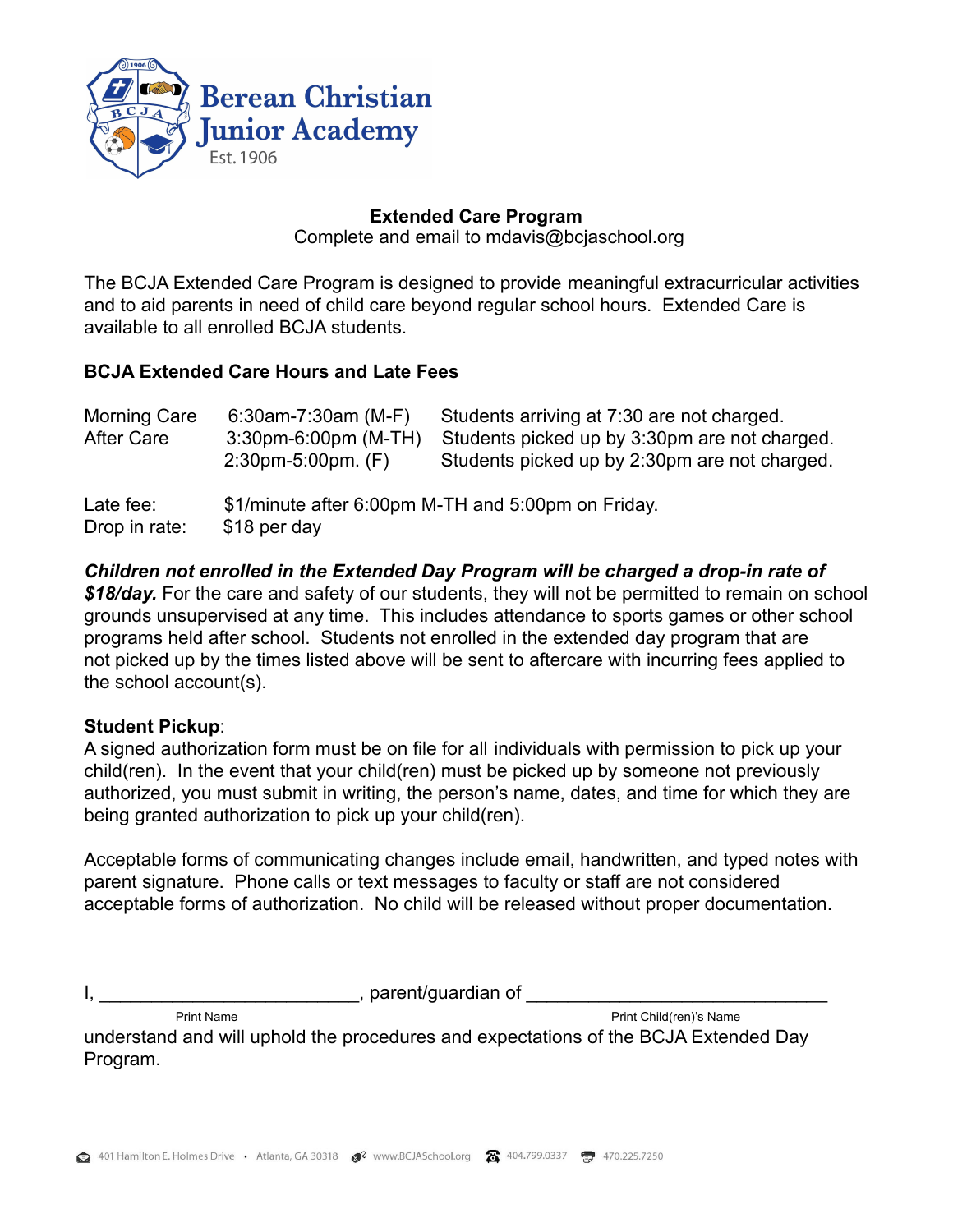

# **Extended Care Program Application**

Please print the following information:

|                                                                       | Grade $\qquad$            |
|-----------------------------------------------------------------------|---------------------------|
|                                                                       | Grade ___________         |
| Mother<br><u> 1989 - Johann Stoff, amerikansk politiker (d. 1989)</u> | Cell #: ________________  |
| Father                                                                | Cell #: _________________ |
|                                                                       | Phone: _________________  |

LIST ANY ADDITIONAL PEOPLE-OTHER THAN PARENTS you authorize to pick up your child(ren) Please Print.

| I Name | Relationship to child: |
|--------|------------------------|
| Phone: | Cell #:                |

| ' Name | Relationship to child: |  |
|--------|------------------------|--|
| Phone: | Cell #:                |  |

Please list any allergies: \_\_\_\_\_\_\_\_\_\_\_\_\_\_\_\_\_\_\_\_\_\_\_\_\_\_\_\_\_\_\_\_\_\_\_\_\_\_\_\_\_\_\_\_\_\_\_\_\_\_\_\_\_\_\_

Extended day times: 3:30pm-6:00pm (M-TH) 2:30pm-5pm (F)

Students picked up after ending times above will incur a late fee paid to the EC Director at time of arrival. I agree to the above. Please enroll my child(ren) in the BCJA Extended Day Program.

Signature: \_\_\_\_\_\_\_\_\_\_\_\_\_\_\_\_\_\_\_\_\_\_\_\_\_\_\_\_\_\_\_\_\_\_\_\_\_\_\_\_ Date:\_\_\_\_\_\_\_\_\_\_\_\_\_\_\_\_\_\_\_\_\_\_

# **Extended Day Packages**